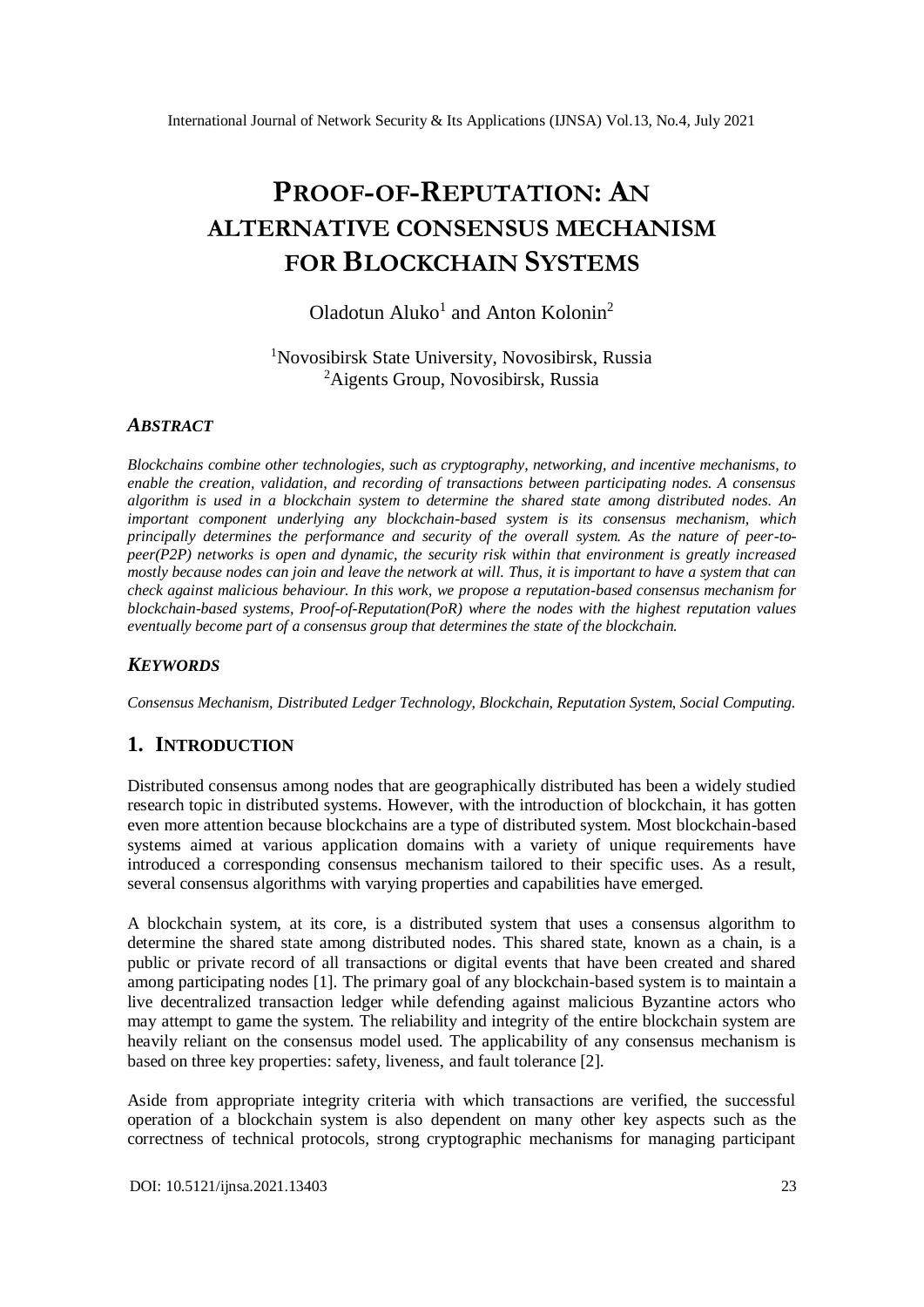identity and checking transaction integrity, and an incentive to motivate nodes who participate in the community while maintaining an honest behavior over time. Proof-based consensus mechanisms are the most common approach to consensus in blockchain systems. The basic idea behind a proof-based consensus algorithm is that, among the many nodes that join the network, the node that performs sufficient testing is given the right to add a new block to the chain and is rewarded. [3]. A large number of these methods are still vulnerable to the games of the participants on the network. PoW (Proof of Work) consensus algorithm, which powers the Bitcoin cryptocurrency, is the most popular where each participant in the system votes by the total amount of computing power that the participant controls at the time of the vote. The obvious disadvantage of this approach is that anyone with the most computing power can essentially take over a significant portion of the system. In addition, it has been known to consume a significant amount of resources [4].

As peer-to-peer (P2P) networks are open and dynamic in nature, the security risk within that environment is greatly increased, owing to the fact that nodes can join and leave the network at will. As a result, it is critical to have a system in place that can detect malicious behavior. Using community-based reputations is one way to reduce the risks associated with this type of open community. Historically, reputation systems have been employed to facilitate trust between entities [5].

The goal of this work is to create an alternative consensus mechanism for blockchain networks. This consensus mechanism is based on the reputation of network participants. It uses the interaction of nodes in the network over time to determine the amount of reputation associated with each node in the network. It then uses the reputation to determine a set of consensus nodes responsible for maintaining the network's shared state, as well as the calculation of new reputation values as interactions between nodes in the network progress over time.

The main contributions of this work are described as follows:

- First, in our reputation-based consensus mechanism, a node's reputation is calculated by blending together a normalized set of ratings and the corresponding reputation values of the node providing the rating at a given point in time, rather than simply the value of the direct rating given by other nodes. A node's behavior influences its overall reputation value.
- Second, the following principles underpin our reputation-based consensus mechanism: 1) The liquid nature of the reputation values. The reputation value computed for a node is based on the reputation value of the node providing the rating. 2) The temporal scoping of reputation, so that reputation values accumulated by members in the past contribute less to the current reputation value. 3) The openness of all reputation values to all members of the community so that audits can be performed.
- Third, we use a side chain to store all node reputation values, eliminating the need for a third party to manage reputation.
- Finally, we create an experimental implementation and evaluate its performance in terms of system security and throughput.

# **2. REVIEW OF RELATED WORK**

### **2.1. Consensus Algorithms**

Blockchain relies heavily on consensus and it has been researched for over three decades [6], [7]. Consensus protocols have historically been used to reach an agreement on a shared among a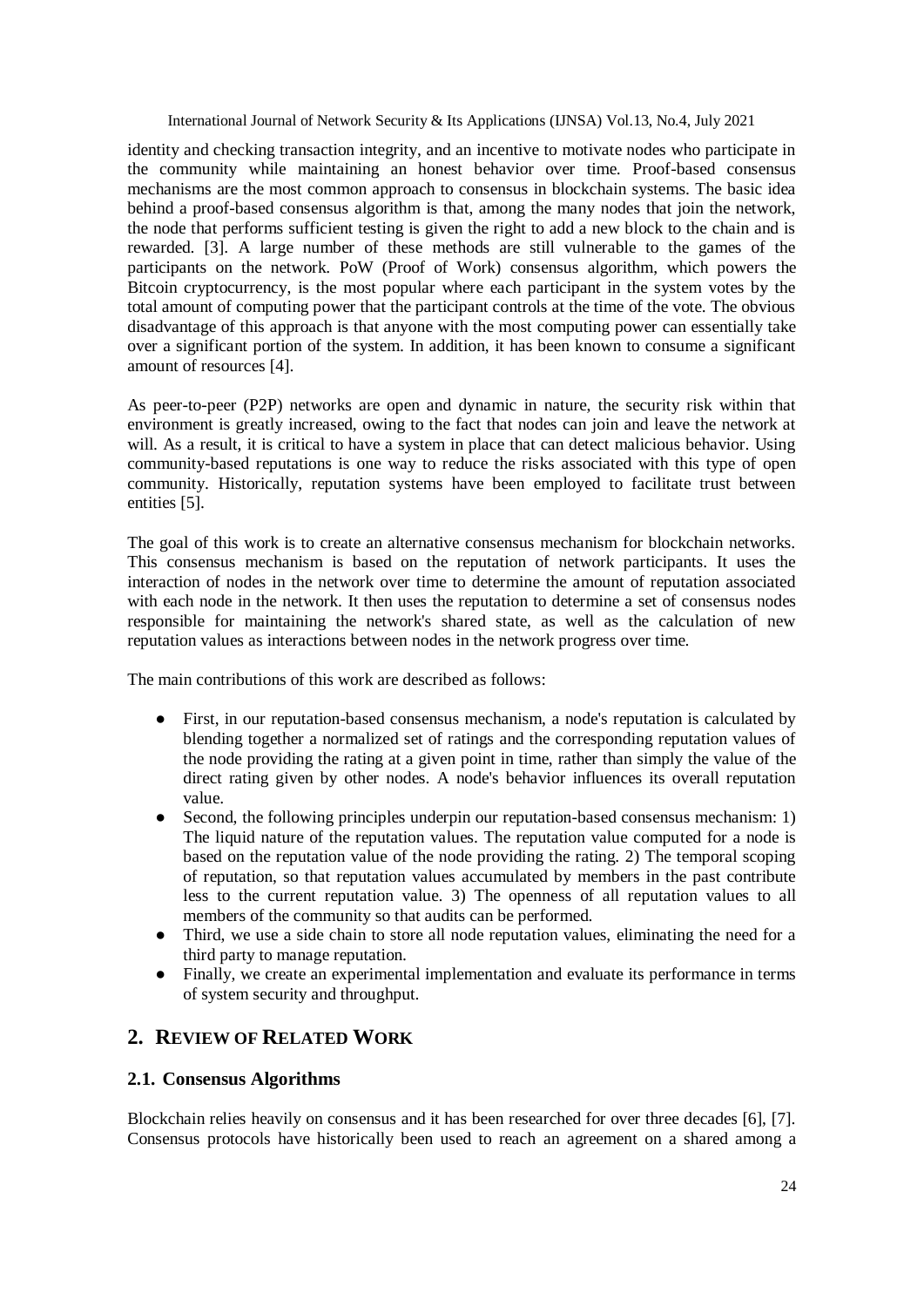group of distributed nodes. Because designing a consensus protocol is a difficult task, it is common to make assumptions under which the protocol is proven to function properly. These assumptions eventually influence the characteristics of the consensus protocol. In fact, most Blockchain Technology applications typically roll out their corresponding consensus algorithm to fit the specific use case for the Technology [8], [9], [10].

Proof-of-Work (PoW) is by far the most widely used consensus mechanism for blockchains introduced by Bitcoin [2], [11]. In PoW nodes acting as miners vote by the amount of computing power they possess by trying to solve a computational challenge. The first node to solve the challenge validates and adds a new block of transactions to the blockchain, earning a reward. However, the generation of blocks generally requires the use of massive computational power and introduces delay for block confirmation, resulting in low efficiency and transaction throughput.

Proof-of-Stake (PoS) was proposed as an alternative to PoW. Nodes that want to participate in the block creation process with PoS must prove ownership of a certain amount of coins. In addition, they must lock a certain amount of currency, known as stake, in order to participate in the block creation process. Delegated-Proof-of-Stake (DPoS) is a variant of PoS in which miners are elected by other nodes. The stake of the nodes are used as the weighting parameter for votes.

# **2.2. Reputation Systems**

The statistical estimate of a node's trustworthiness from the perspective of other nodes is known as reputation. Its predictive power is an indicator of a node's future behavior in a network of interacting nodes. According to the system specification, a good reputation correlates to good behavior and a bad reputation correlates to bad behavior. Reputation is based on ratings received with respect to a particular interaction. Nodes would typically rate other nodes on the basis of this interaction. Specifically, a rating is a judgment from a node (origin) to another node(target) in a scope. Reputation Systems are systems that aggregate these ratings in some way. There are three parts to a Reputation System, the formulation, calculation and dissemination. The formulation describes the mathematical or statistical model and a set of inputs for the assessment of reputation values. The two main parts are: the reputation measure and the mathematical model used to aggregate the ratings. The calculation deals with the design and implementation of the algorithm for the assessment of reputation and finally, the dissemination is about the storage and distribution of reputation in the network. The two popular approaches for managing dissemination is either through a centralised authority or through decentralised nodes in a network of nodes. Furthermore, reputation can be measured using discrete or continuous values. Different methods have been earlier proposed to this effect.

Josang et al. [12], proposed the Beta Reputation System (BRS). In the scheme, ratings are either positive or negative for a trustee which are thereafter considered as two events in a beta probability distribution. The provider's reputation is then calculated as the expected value of the positive rating in the future derived by substituting the number of positive and negative ratings into the beta probability density function. The scheme also uses a forgetting factor to ensure that older ratings have a lower weight.

In the statistical approach proposed by Weng et al. [13], the credibility model is based on statistical approaches. The scheme records the testimonies of all witnesses for each trustee and uses that as a witness profile stored locally by every truster. The credibility of each witness is thereafter evaluated on the basis of its history of success.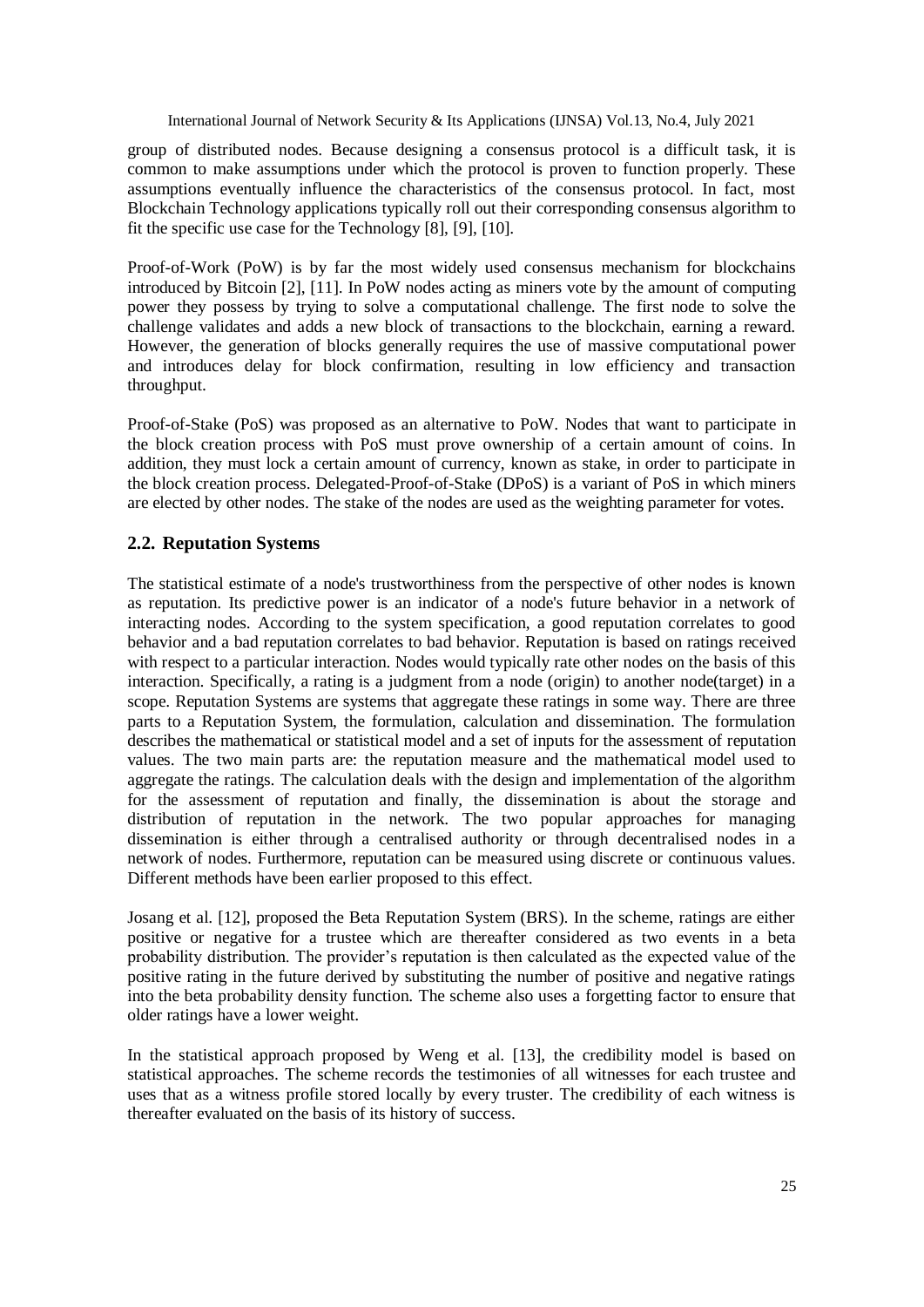Other approaches include those based on fuzzy logic [14], [15], bayesian systems [16], [17], [18] and subjective logic [19], [20].

### **2.3. Reputation-Based Consensus Algorithms**

Reputation has been defined as a quantity derived from the underlying social network which is globally visible to all members of the network [21], [22], [23]. Historically, reputation systems have been known as a means of harnessing some form of reputation data. They function by facilitating the collection, aggregation, and distribution of data about a specific entity. This data can thereafter be used to characterize and predict that entity's future actions [24], [25]. Essentially, users within a network can decide who they will trust and to what extent by referring to reputation data. A reputation system, in addition to the foregoing, is a socially corrective mechanism, as the incentive of positive reputation and the disincentive of negative reputation will generally encourage good behaviour in the long run. After a reputation system collects reputation data, it can be shared among users, who can then use it to evaluate other users before making decisions about intended or future interactions, without ever having previously interacted. Examples of the practical application of this system can be found on eCommerce websites like Amazon or eBay where reputation attributed to a seller is influenced by ratings through previous transactions. Another use case is in government where a country like China incentives the behavior of the citizens through a social credit score system. Earlier works proposed possibilities of applying a reputation-based model to distributed computing. One such was described by [26]. The downside was that the approach was not completely decentralized.

Recent studies have introduced reputation systems into the blockchain space to improve efficiency and reliability. [27] proposed a reputation-based consensus mechanism for peer-to-peer networks where reputation serves as the incentive for good behaviour and the node with the highest reputation gets to publish a new block. At the end of each interaction between two nodes, feedback is generated by the service requester and broadcast to the entire network. On reaching the set threshold, nodes start to calculate a ranking list after which the node with the highestranking reputation value publishes the new block and other nodes verify the integrity of the newly published block. [28] also proposed a reputation-based consensus mechanism based on the proof-of-work consensus algorithm. In their approach, a miner's voting power is given by its reputation. The reputation for each miner is computed based on the total amount of valid work a miner has contributed and also the regularity of that contribution over a given period. [29] proposed the Blockchain Reputation-Based Consensus(BRBC) mechanism in which a node in the network must have a reputation score higher than a set threshold to be able to publish a new block. Also, a judge is randomly selected that is responsible for updating node reputation values. However, none of these address the behaviour of a node on a transactional basis as it interacts with other nodes in the network.

# **3. BACKGROUND AND SYSTEM CONTEXT**

### **3.1. Distributed Systems**

In a distributed system, heterogeneous nodes independently run computational tasks and communicate information via message passing. These types of systems typically consist of large numbers of participating nodes. The behaviour of these types of systems become hard to predict as the size of the nodes increase. A fundamental problem associated with distributed systems is that of agreeing on a common state shared across the entire network. The reason is that large distributed systems bring with them some form of inherent non determinism — unpredictable events like out-of-order inputs, message delays, the sudden failure of components, or in extreme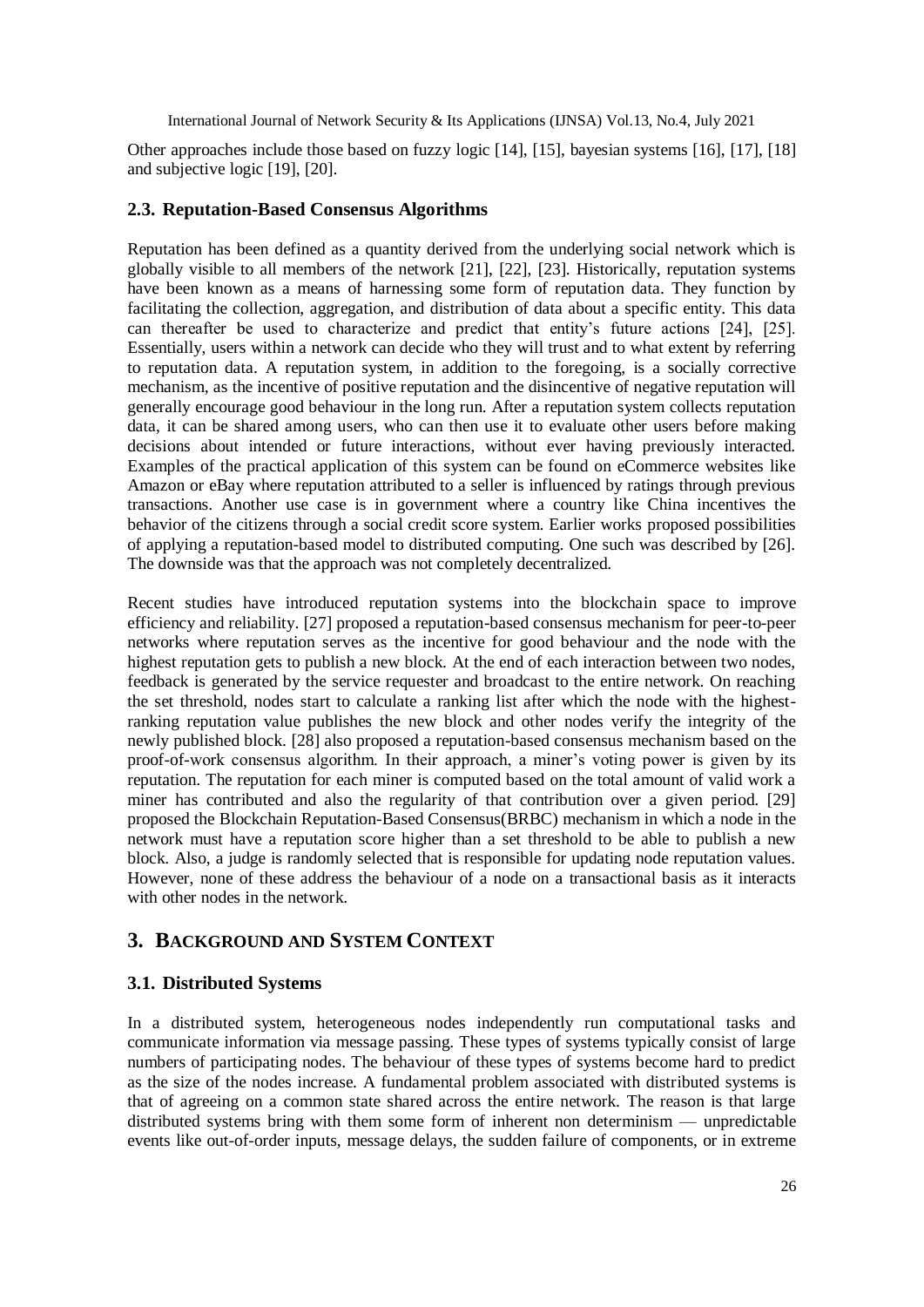cases the unethical actions of faulty or malicious nodes opposed to the goals of the system as a whole.

Most existing agreement protocols are built on the back of some assumptions related to the particular use case for which the protocol will be used. One of the underlying assumptions about these protocols has to do with the network type. Dwork et al [30] categorised these as: synchronous, partially synchronous and asynchronous. In this work, we allude to a couple of network structure principles from [30]. Some of them are:

*Definition 1*: A strongly synchronous network is one in which there exists a known fixed upper bound,  $\delta$ , such that every message sent at *t* arrives at another point in the network at most *t* + δ *Definition 2*: A partially synchronous network is one in which there exists a fixed upper bound, *δ*, on a message's delay and one of the following holds:

- 1. *δ* always holds, but is unpredictable.
- 2.  $\delta$  is known, but only holds starting at some unknown time.

Furthermore, the following properties capture the essence of agreement in the network *Definition 3*: If a correct node outputs a value denoted as *V*, then some other node proposed *V*. *Definition 4*: If a correct node outputs a value denoted as *V* then all correct nodes output the value *V*.

*Definition 5*: If all correct nodes initiated the protocol then, eventually, all correct nodes output some value *V* within a finite time period *t*.

Definitions 3, 4 and 5 are formally referred to as Non-triviality, Agreement and Liveness properties respectively.

# **3.2. Cryptographic Primitives**

### **3.2.1. Hash Functions**

We use very secure hash functions generated with the Elliptic Curve Cryptography to generate all types of encryption needed. This method is both efficient and performant. It takes any arbitrarily long string and converts it to a fixed-length string. The main characteristics of this hash function is that for a given message, it is easy to compute the hash; but given the hash, it is difficult to compute the message. Hash functions that demonstrate this property are referred to as one-way hash functions.

### **3.2.2. Digital Signatures**

Digital signatures enable the verification of a message. This verification ensures that a message originated from a particular node. Digital signatures are usually a public key, denoted by *pki*, used for verifying the signature of node *i* and a corresponding secret key, denoted by *ski*, used by node *i* for signing a message. This process is referred to as encryption. To prevent another node or a malicious node from impersonation, a node should not reveal this key. The purpose of the public key is to verify a signature generated by a secret key belonging to a node in the network. A digital signature scheme usually consists of three distinct parts:

- 1. a key generation algorithm,
- 2. a signing algorithm, and
- 3. a verification algorithm.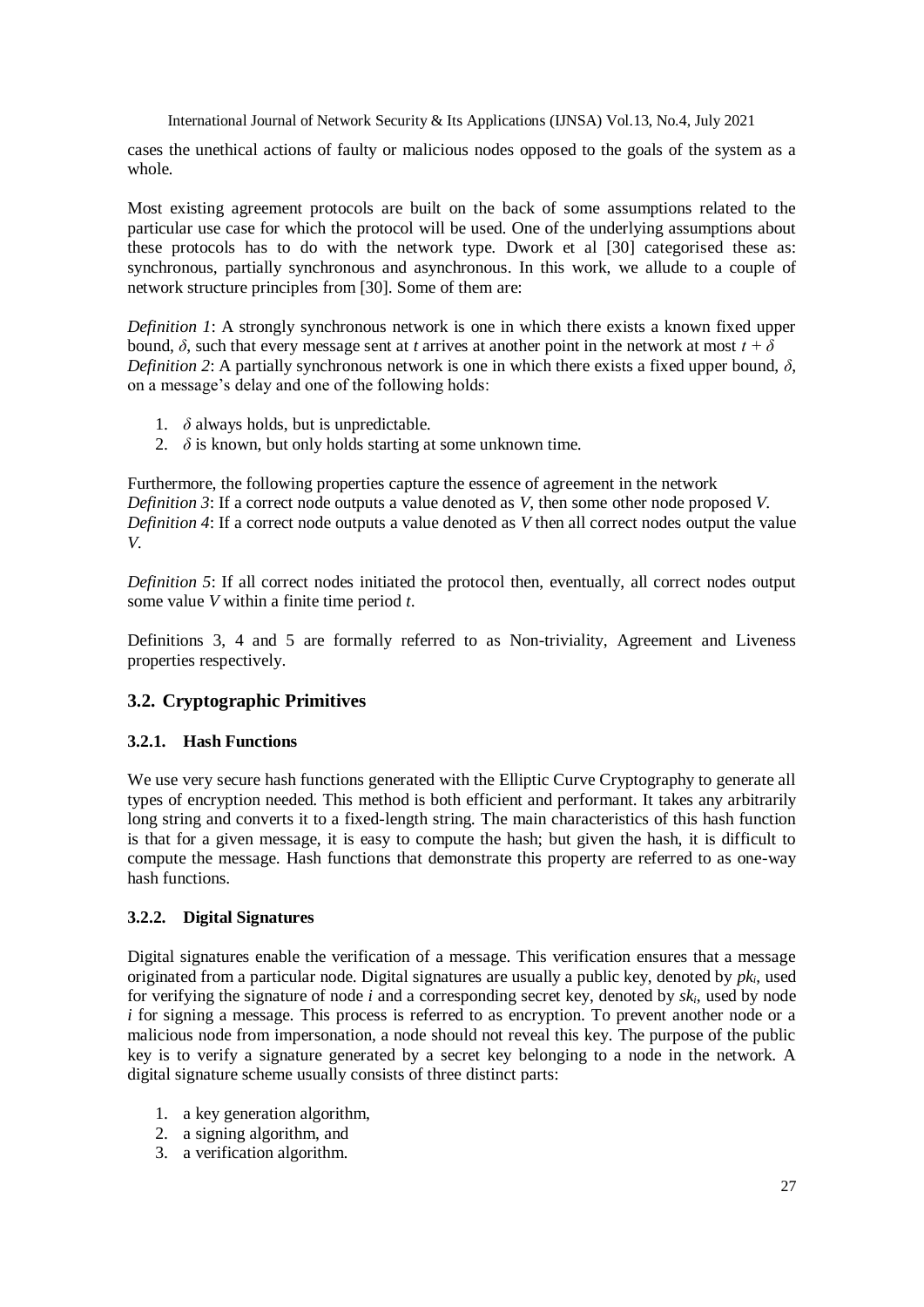The key generation algorithm is used to generate a new set of key pairs. The main property required from a digital signature scheme is that of security. Without knowledge of a secret key, it is infeasible to find a string that passes the verification algorithm.

### **3.2.3. Event System**

The concept of an event here is similar to traditional distributed algorithms where each event is defined as a unit of computation across a set of nodes. An event can be described as a tuple where  $p_i$  is the node at which the event occurs, timestamp representing the exact time the event occurred, and information about the event. This definition is based on the more general formalism from distributed systems where each node of a distributed computation is a state machine and the computation causes a change of state.

### **3.2.4. Information Propagation**

Information propagation here deals with two main aspects: the first is about propagating information from a group of nodes to all the other nodes in the network. The other aspect is the propagation of information between two interacting nodes. The goal of information propagation is to provide every node in the network with the most recent information. This information propagation is the essence of communication in a distributed setting. Nodes in the network communicate by transmitting and receiving messages. A Message is therefore a unit of communication. A more general definition is that a message is just a finite sequence of bits. In a distributed environment where information is constantly flowing because of the interactions, there needs to be:

- 1. an efficient mechanism for distributing this information i.e publish and
- 2. an efficient mechanism to allow nodes to receive these specific kinds of information i.e subscribe

Specifically, in our scheme, we use a Pub-Sub pattern as the medium for information propagation

# **3.2.5. Leader Election**

A leader is a member of a set that is distinguished to perform some special task among other nodes. The leader election problem is the problem of choosing a leader from a set of possible candidates. The fundamental assumption is that every node in the network has a unique identity and also possesses some unique characteristics which might be used as the election criteria. The importance of electing a leader is as a result of the fact that there might be a need to conduct some additional computation for which there is the need to have a coordinator for such computations. It is usually a common practice that the leader is elected on the basis of some competence with regard to the system's operating context. Examples might be the use of compute power as basis for election or the use of memory.

### **3.2.6. Voting**

The goal of voting is to aggregate individual preferences among a group into a single group ranking. Weighted voting is a voting method that affords certain nodes more privileges on the outcome of the vote than other nodes based on some specific context for which the voting system is deployed. Weighted voting is a form of social choice system originating from the domain of cooperative game theory [31]. They essentially model decision making processes in which a set of voters make decisions about the outcome of an issue. Each voter is allocated a numeric weight,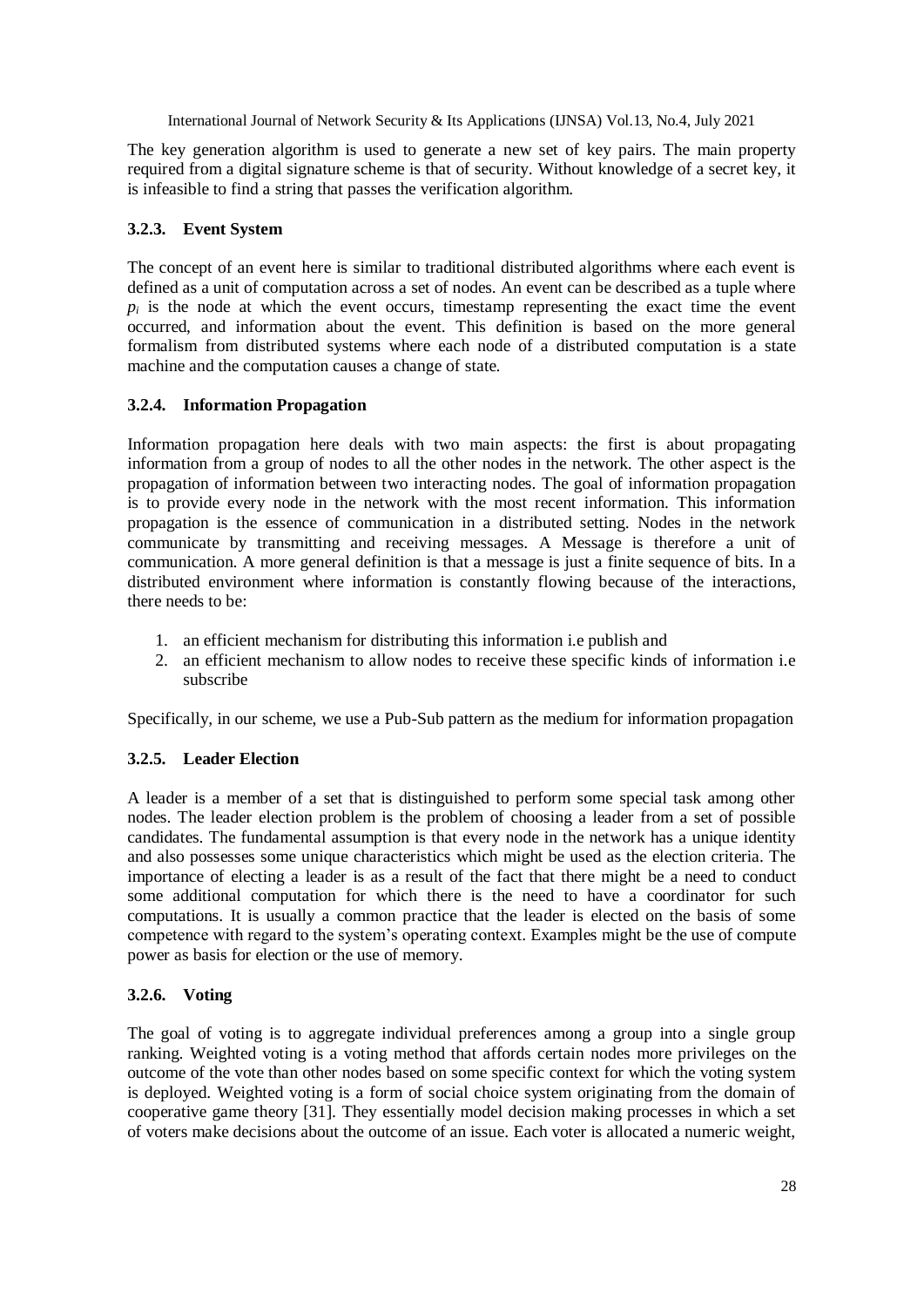and the decision is carried out only if the sum of weights of voters in favour of it meets or exceeds some specific given threshold, called the quota.

# **3.3. System Overview and Threat Model**

We assume a strongly synchronized system where nodes are connected by a network over which information is propagated through the exchange of messages. We first present the nodes in the network, then we present the adversarial model. In addition, we assume that the network is untrustworthy and unreliable, which means messages in the network can be delayed, duplicated or lost in some cases. Furthermore, the nodes are heterogeneous and failure at a node does not cause the failure of another node.

# **3.3.1. Nodes**

We assume that there's a social community that affords nodes the ability to vote about different aspects of the system. Each node *i* is identified by a public key *pk<sup>i</sup>* similar to a wallet in regular blockchains like Bitcoin. This public key has a corresponding secret key *sk<sup>i</sup>* with which it can use to append its signature to transactions. Each transaction group is made up of two nodes [*i,j*]. Node *j* gives the rating while node *i* is the recipient of this rating usually with respect to an interaction between them. The transaction is said to be completed only after it is appended to the blockchain.

# **3.3.2. Adversary**

Nodes can be in one of two broad categories: honest nodes and faulty nodes. Honest nodes are nodes that follow the protocol precisely, and faulty nodes which do not follow the protocol. Furthermore, a faulty node can either be the result of unresponsiveness due to a crash or lack of information in which case they are referred to as sleepy nodes or Byzantine faulty nodes which are nodes that act arbitrarily. We denote the total number of nodes in the network as *N*, the number of faulty nodes as *f* which is a sum of both Byzantine nodes and sleepy nodes. We restrict the adversary to control at most faulty nodes, where  $3f + 1 \leq N$ . We also assume the presence of an adversary that can control all the faulty nodes and can coordinate their behavior.

# **4. METHODOLOGY**

# **4.1. Consensus Mechanism**

# **4.1.1. Consensus Group**

In our scheme, we assume *N* nodes in the network, an individual node is represented as  $p_i$ ,  $i \in N$ . Network nodes perform computation in rounds, during which a node sends messages, receives them, and then performs some local computation on the received message [32]. Each node *i* is identified by a key pair, *pk<sup>i</sup>* which is the public key and *sk<sup>i</sup>* is the corresponding secret key. At the end of every interaction between nodes, rating values are generated with respect to the service. A node will typically function in one of two ways: as the recipient node or as the rater node for the specific interaction. When a rater node gives a rating, it broadcasts the transaction details to the entire network. We formally denote this interaction where rater node is *i* and node *j* is the recipient node as a tuple: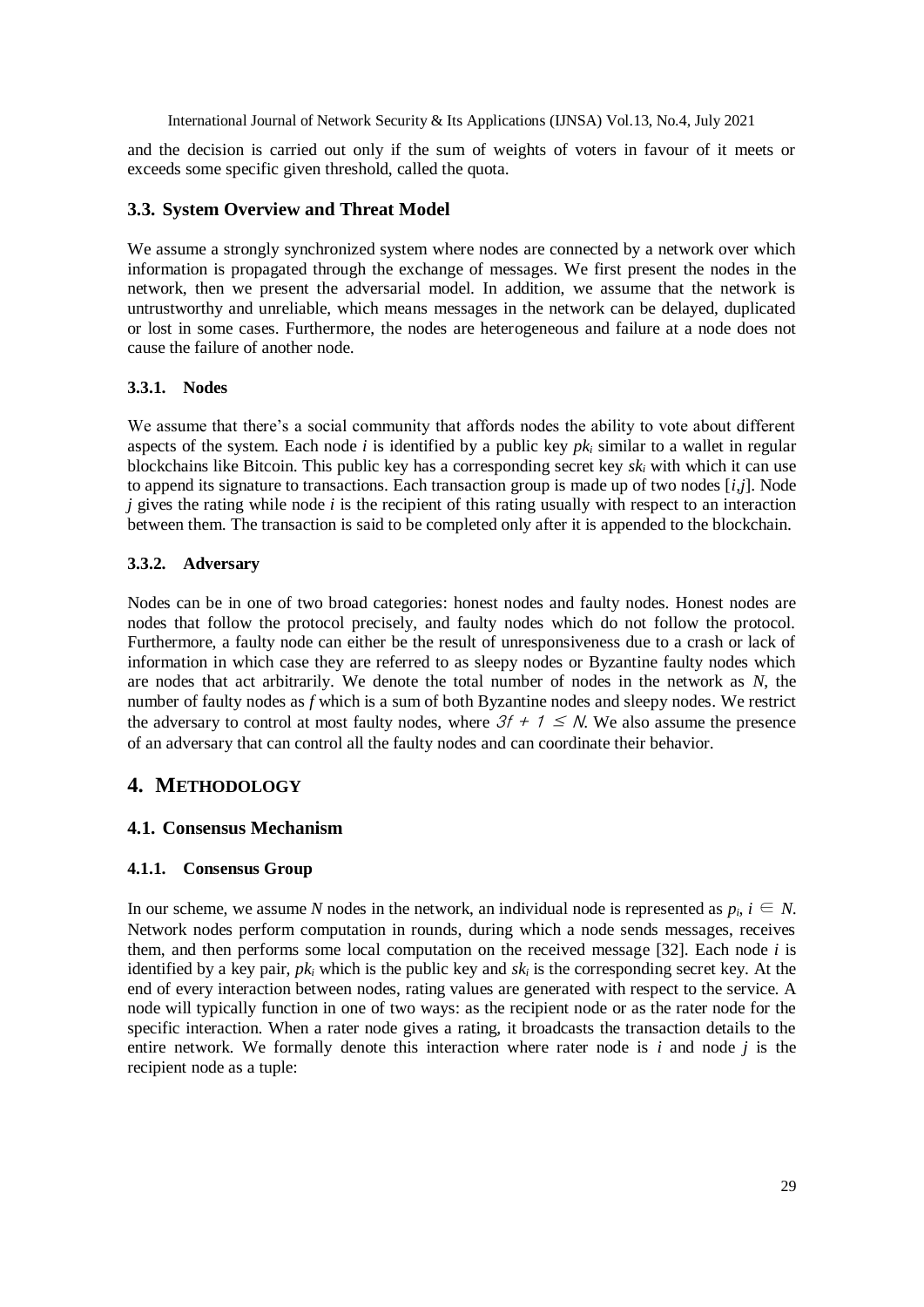$$
Transaction = (E_{sk_i}, pk_j, r)
$$
\n
$$
\{r : 0 < r < 1\}
$$
\n
$$
(1)
$$

where  $pk_j$  is the public key of the recipient node,  $r$  is the rating given by the rater node which is a value between 0 and 1, and  $E s k_i$  is the encrypted transaction data signed using the rater node's secret key. Transactions generated between nodes for a round *k* are added to a list of pending transactions waiting to be appended to the chain during the consensus phase.

At the start of every consensus round, consensus group members need to be selected and added into a consensus group. We denote this consensus group for a round *k* as *Gk*. Members of the consensus group are chosen from the nodes with the highest reputation values, with collective reputation scores that exceed 50% of the total reputation values of the network. With this approach, the size of *G<sup>k</sup>* will vary depending on the reputation distribution in the network. A node that is part of the consensus group is denoted as:

$$
pk_i \in G_k \tag{2}
$$

To proceed, a new leader  $L_k$  for the round  $k$  is selected. After the leader for the round  $k$  is selected, it serves the following functions:

- Packaging all valid transactions from the list of pending transactions to a *Block<sup>k</sup>*
- Calculating the new reputation values for all network nodes for *Reputation<sup>k</sup>* the round *k* using data from transactions in the transaction list
- $\bullet$  Broadcasting the commit message to the consensus group  $G_k$

| <b>Algorithm 1:</b> Node Transaction |                                                           |
|--------------------------------------|-----------------------------------------------------------|
|                                      | <b>Result:</b> information propagated in the network as a |
| message                              |                                                           |
| input: rating and recipient;         |                                                           |
|                                      | 1: transaction = createTransaction( $rating, recipient);$ |
|                                      | 2: transactionPool.setTransaction(transaction);           |
|                                      | 3: broadcastTransaction(transaction);                     |

Algorithm 1: Node Transaction

#### **4.1.2. Leader Selection**

We use a random function to select the leader for the consensus group for each round *Gk*. By doing this, there is no deterministic guarantee for which node will be selected as leader for the consensus round *k*. As such, all nodes that have been selected as members of the consensus group for the round *k* have equal chance of being selected. The leader's public key is broadcasted to the consensus group before the start of the consensus phase. The leader  $L_k$  packages all the transactions  $T_i$  for a recent time window in a specific order and adds them into a block. Afterwards, the leader sends a commit message to the consensus group *Gk*. This message contains the newly packaged *Blockk*, the leader's public key *pkL*, reputation list for the round *k*, and also a hash of the *Block<sup>k</sup>* generated using the leader's secret key:

$$
\langle Block_k, pk_L, Hash(Block_k), ReputationList \rangle \qquad (3)
$$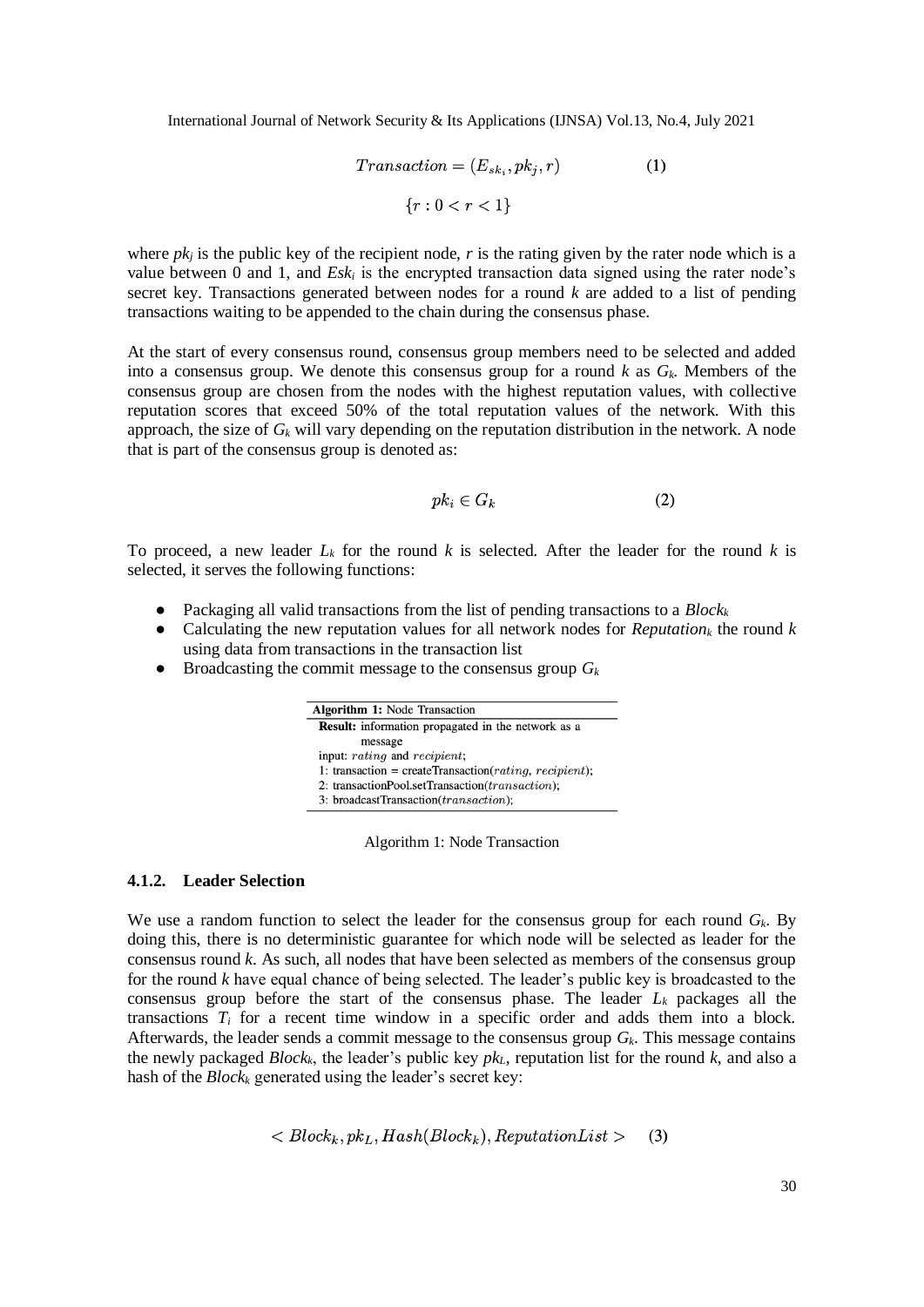| <b>Algorithm 2:</b> Leader Selection      |
|-------------------------------------------|
| <b>Result:</b> Leader L for the round $k$ |
| input: set of highest ranking nodes $G$ ; |
| 1: leader = random( $G$ );                |
| 2: broadcastLeader(leader);               |

Algorithm 2: Leader Selection

#### **4.1.3. Block Publication**

After a commit message is sent by the leader  $L_k$  to the consensus group  $G_k$ , the consensus group determines the final block to be published for the current round *k*. Each node  $pk_i \in G_k$  checks the commit message sent by the leader  $L_k$  which contains both the  $Block_k$  and  $Hash(Block_k)$ . First, the node checks the pkL in the commit message to see if it matches the pkL that was broadcasted upon the leader selection earlier; otherwise, it can ignore the commit message. It then proceeds to check the integrity of the hash using the pkL. Afterwards, it checks the validity of the transactions within the *Blockk*. If this process completes, it sends a new commit message back to the consensus group  $G_k$ . This process continues with every node in the consensus group  $G_k$ . Upon completion, each node *pk<sup>i</sup>* that successfully verifies the *Block<sup>k</sup>* and the *ReputationList* sends a verification commit back to the consensus group *Gk*.

$$
\langle VERIFY, Block_k, Hash(Block_k), ReputationList \rangle \tag{4}
$$

The consensus group waits until at least a certain amount of consensus members sends in this message. This message constitutes a consensus group vote. We formalize this using a social choice function. For a set of nodes in the consensus group for round  $G_k$ , each node has an associated weight *w* assigned which is equivalent to its reputation value from the previous round  $k - 1$ . During the consensus process, there's a minimum quota that has to be reached for decisions to be made. We set this quota at two-thirds of the total weight in the consensus group:

$$
d(G_k) = \begin{cases} 1 & \sum_{i \in G_k} w_i > q \\ 0 & \text{otherwise} \end{cases}
$$

where  $d(G_k)$  represents the decision of the consensus group. Whenever the  $d(G_k)$  is 1, it means consensus for round *k* has been reached.

### **4.2. Reputation System**

The reputation of a node is determined by an analysis of the ratings it has received from others in the past. Based on previous interactions, these ratings reflect the level of trust that other nodes have in a specific node. In general, reputation-based systems rely on feedback to evaluate a node. This feedback is generally in terms of the amount of satisfaction a node receives by interacting with another node in the network. According to [33], when considering reputation information, the source of information as well as the context must be considered. We define the reputation principles for the approach adapted from [34] as follows:

• The liquid nature of the reputation values. The reputation value computed for a node is based on the reputation value of the node providing the rating.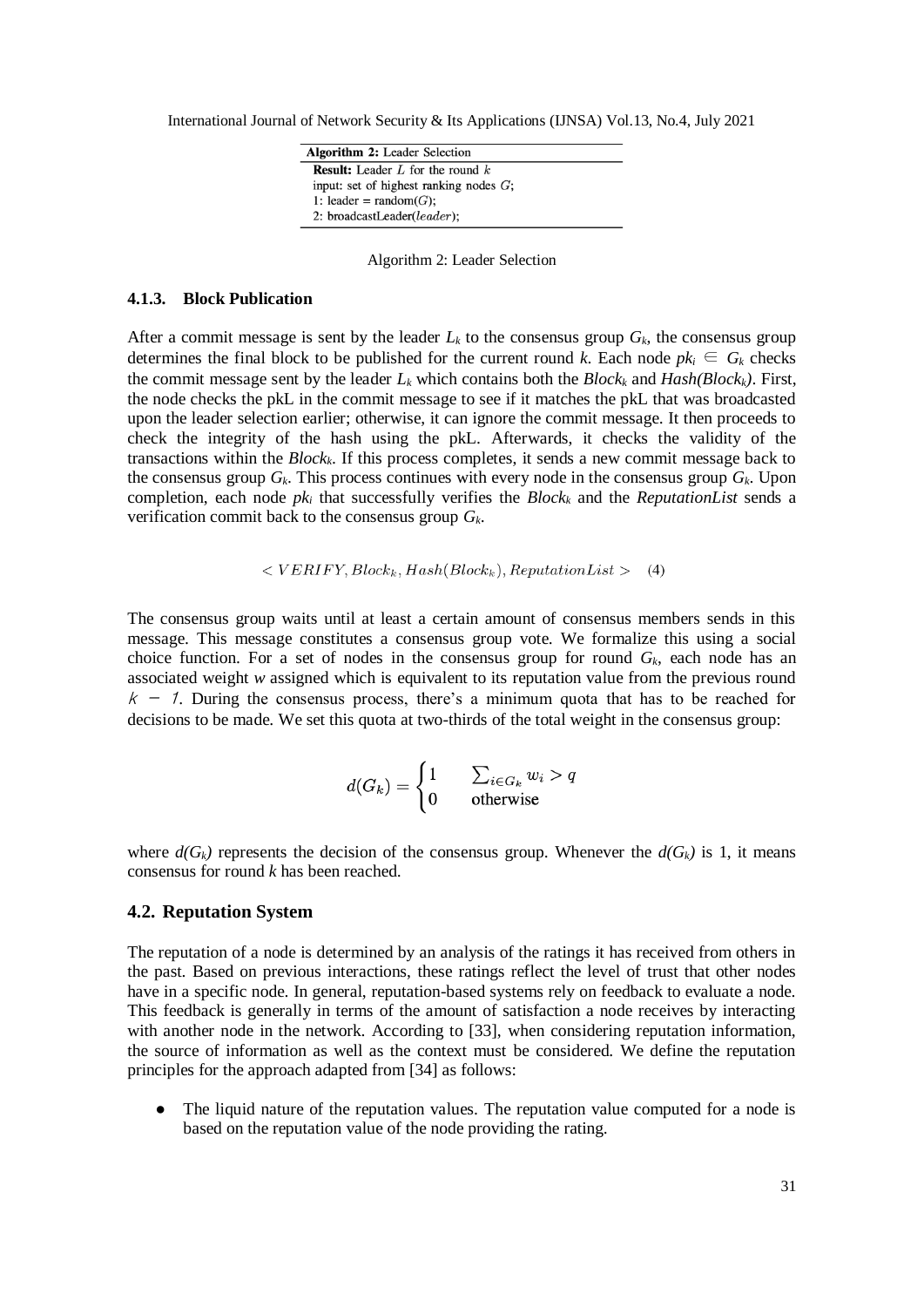- The temporal scoping of reputation so that reputation values collected by members in the past are less contributing to the current reputation value.
- The openness of all reputation values to all members in the community so that audits can be performed.

Let  $s_i$  denote the reputation for a recipient node *i*. All nodes in the network start with a default reputation value determined on system initialization. During node interactions, a node's reputation value is determined by the liquid rank algorithm [35]. This approach can be used as a predictive metric to evaluate a node's behaviour. For each round, a node can receive multiple unique ratings

$$
s_{i1...n} = \{s_{i1}, ..., s_{in}\}\tag{5}
$$

where the range of  $s_i$  is [0, 1]. Values  $s_i$  are then normalised as follows

$$
S_{i,n} = \frac{S_{i,n} - \min_i(S_{i,n})}{\max_i(S_{i,n}) - \min_i(S_{i,n})}
$$
(6)

We slightly modify the normalization of the rating values to prevent null values from the set of ratings as follows

$$
S_{i,n} = \frac{(S_{i,n} - \min_i(S_{i,n})) + 1}{(\max_i(S_{i,n}) - \min_i(S_{i,n})) + 1}
$$
(7)

 $\overline{\phantom{a}}$ 

Furthermore, we define the ratings matrix *S* to be *[sij]*. After each round, these ratings will be generated for all nodes in the network. To compute new reputation values for a node for the round *k*, we blend these ratings with the rater reputation values from the previous round  $k - 1$ . We denote this as

$$
P = \overrightarrow{S} * \overrightarrow{R} \tag{8}
$$

where  $\overrightarrow{S} = [s_{ij}]$  and  $\overrightarrow{R} = [r_{in}]$ .  $r_{in}$  corresponds to the rater node providing the rating.

To compute the reputation value for the round *k*, we then blend the initial node's reputation value with the current rank generated from the ratings.

$$
R_{i,k+1} = \alpha \ast P + (\alpha - 1) \ast R_k \tag{9}
$$

where  $\alpha$  is a constant determined on system initialization. The value is set between 0 and 1. It determines what portion of the equation to give more priority to. If the value is set closer to 1, it means that the newly generated reputation value will give more priority to the ratings *P* and less priority to the previously generated reputation value. This is what we want as this aligns with the reputation principles stated earlier. It helps to reduce the impact of nodes that change behaviour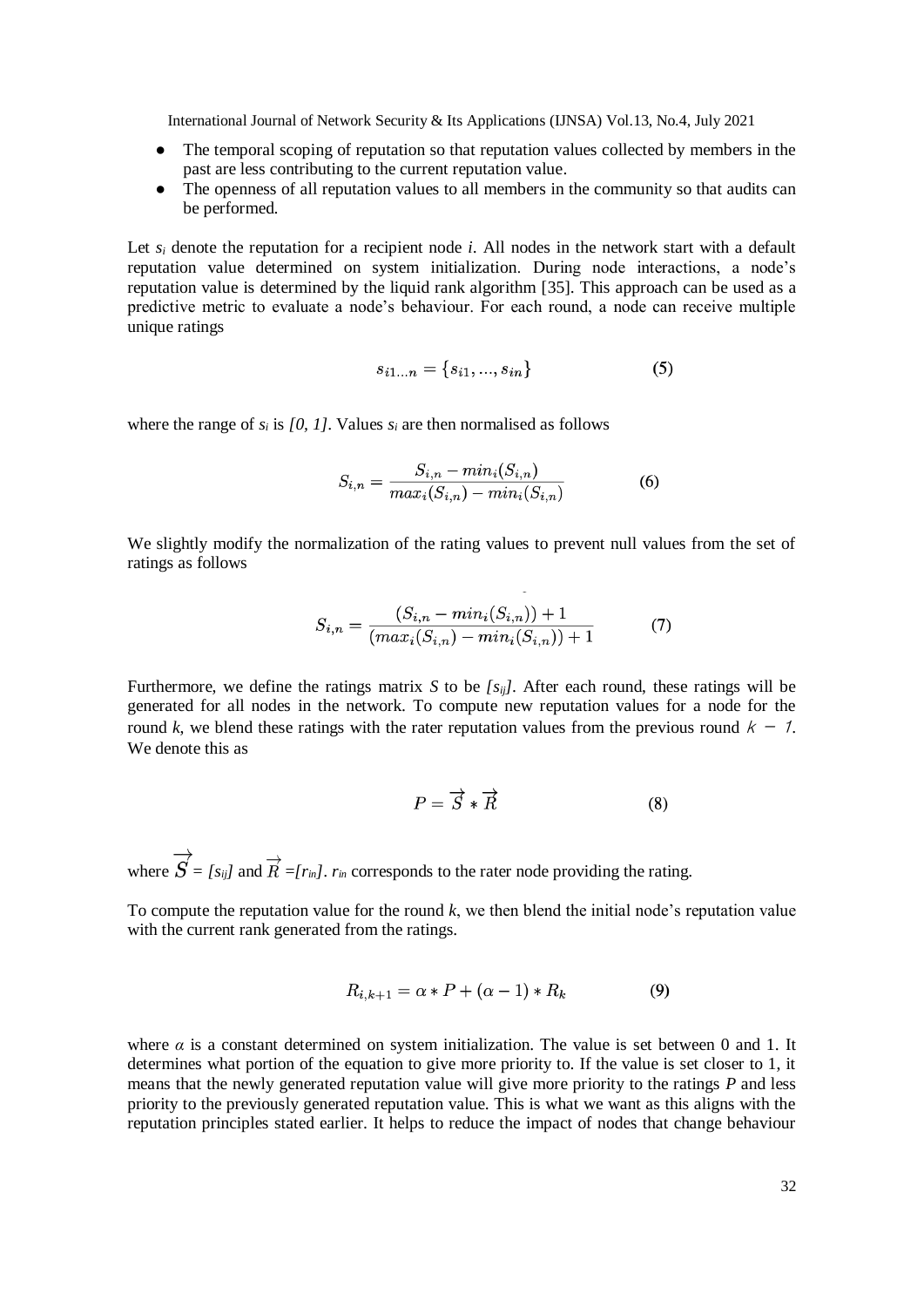over time. Further, to prevent reputation values from hopping, we clamp the values using a sigmoid function as follows

$$
R'_{i,k+1} = \frac{R_{i,k+1}}{\sqrt{1 + (R_{i,k+1})^2}}
$$
(10)

Most existing reputation mechanisms rely on a central server to store, manage, and, in some cases, distribute reputation values among network nodes. We do not need a central server in our approach, and the reputation value for each node in the network is managed via a reputation side chain linked to the main transaction chain. The structure of the reputation chain is such that it has a header which contains meta information about a specific block and then the reputation values for all the network nodes:

$$
ReputationBlock_i = (ReputationBlockHeader_i, ReputationList_i)
$$
\n(11)

The *ReputationList<sup>i</sup>* contains a list of all network nodes with their associated reputation values for the most recent round. This serves as a lookup data structure for future uses. The *ReputationBlock<sub>i</sub>* as well as the transaction block use the standard blockchain block structure with a hash of all the transactions for the round, a previous hash, timestamp and transactions.

A new reputation block is created along with a normal transaction block during the consensus phase. So for a consensus round k, a *Block<sup>k</sup>* which is added to the transaction chain corresponds to a *ReputationBlock<sub>k</sub>* which is added to the reputation chain. As stated in section 4, part of the duties of the consensus group is to validate the reputation calculation generated by the leader *Lk*. After the consensus is reached, the leader broadcasts the new *ReputationBlock<sup>k</sup>* to the entire network and as such the reputation value of all the nodes in the network is visible to all other nodes.

# **5. EXPERIMENTS AND RESULTS**

For our prototypes, we built an experimental protocol that implements the protocol. Thereafter, the nodes were deployed on AWS EC2 remote server running on 16GB RAM with Amazon's t3 processor. In the experiment, we set up 1,000 nodes. We used a default initial reputation value of 0.2. We set the value of  $\alpha$  to 0.6, the effect of that is that we give priority to recently generated reputation values.

We impose a round trip latency of 200ms to simulate the effect of a Wide Area Network. While this is unlikely to occur in practice, the average of network delays across the entire network will average out to a close enough value.

In terms of the throughput, Figure 1 shows how the throughput values change as we vary the number of network nodes from 500 to 1,000 nodes. As the network size increases, so does the throughput because as more nodes join the network, more messages are being transferred in the network.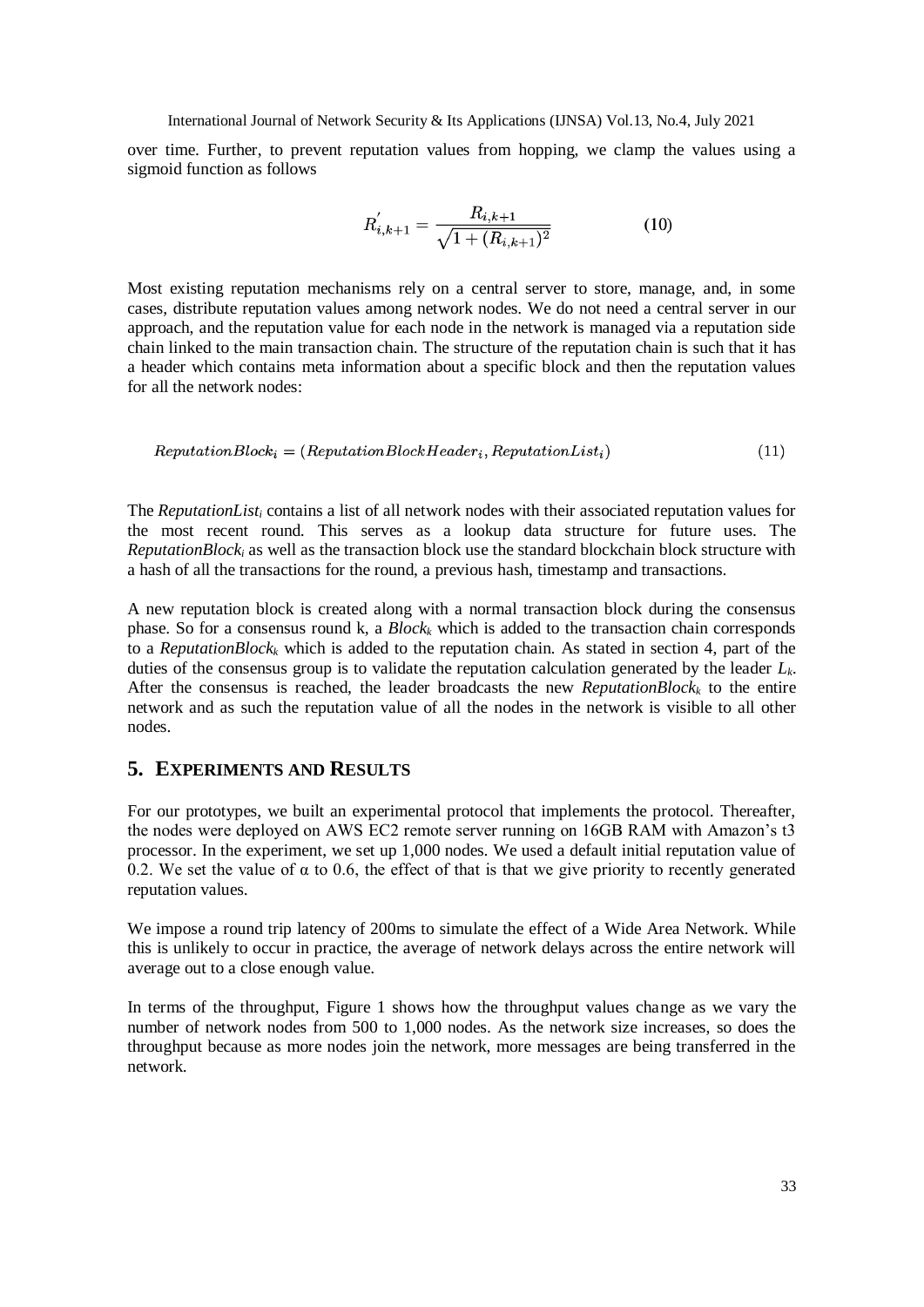

Figure 1: Throughput vs Number of network nodes

Also, we vary the number of transactions in a single block, we vary them between 100 and 500 to measure the average time it takes for a new block to be produced. Figure 2 shows that it takes more time for a new block to be produced as the transactions in a block increase. This is so because more transactions are now in a single block and so it takes more time for those transactions to be processed.



Figure 2: Average Block Time as the number of transactions in a single Block is varied

In our final experiment, we measure the consensus time against the block size for each block. We observed that when the block size is relatively small around 100 transactions in each block, consensus takes about 2 seconds. As we increase the block size, so does the consensus time increase as well.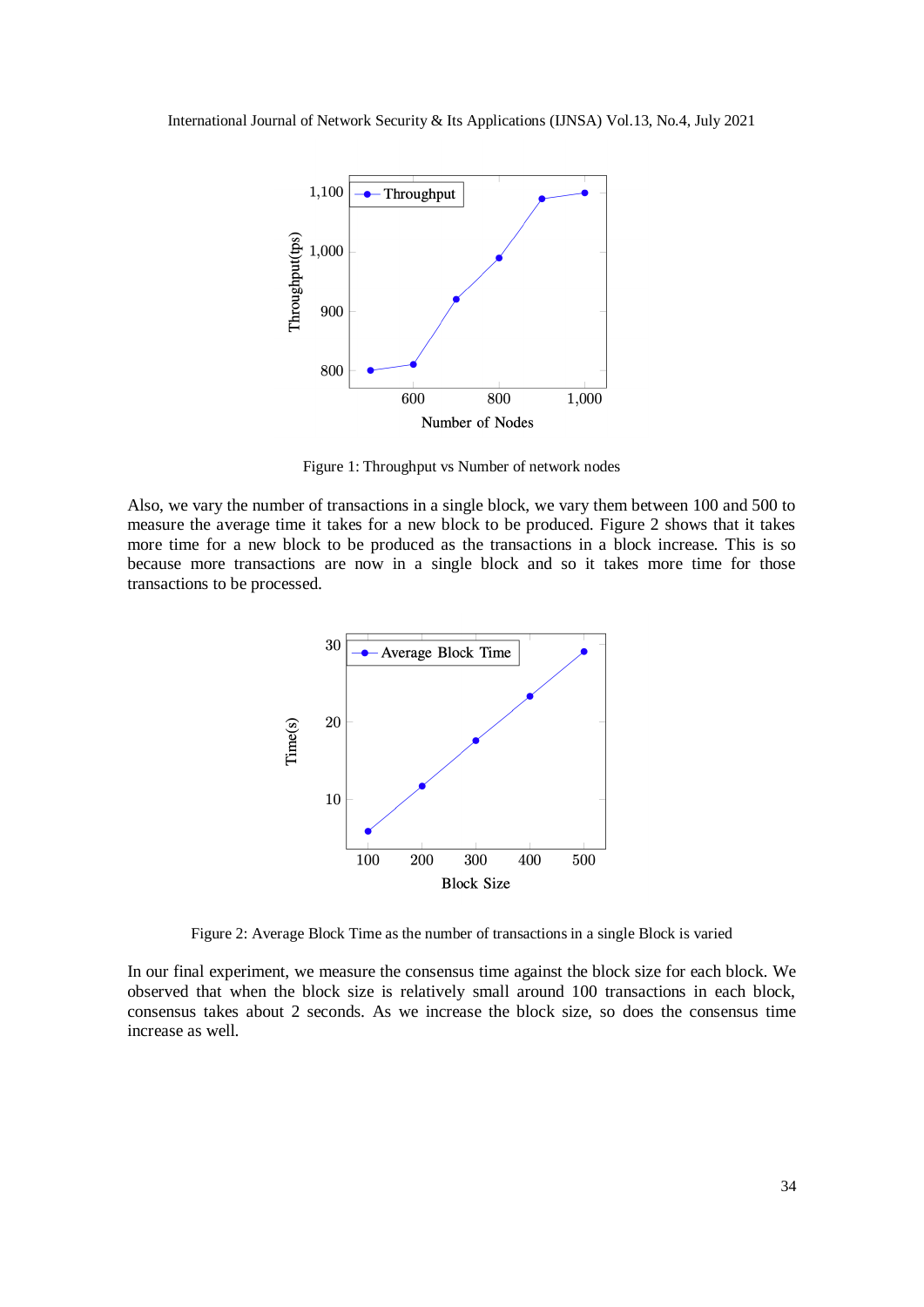

Figure 3: Consensus Time as the number of transactions in a single Block is varied

Table 1 shows the performance of our scheme against other existing consensus mechanisms.

Under certain conditions when the number of participating nodes is increased, our scheme can achieve up to 1,100 transactions per second.

| <b>Consensus Mechanism</b>    | Throughput(TPS) |
|-------------------------------|-----------------|
| Proof-of-Work                 |                 |
| Proof-of-Stake                | 60              |
| Proof-of-Reputation(Baseline) | 800             |
| Proof-of-Burn                 | 854             |
| Proof-of-Reputation           | 1.100           |

Table 1. Comparison with other consensus mechanisms

# **6. ANALYSIS AND SPECIFIC ATTACK VECTORS**

Our consensus mechanism satisfies three important properties: safety, liveness, and fairness. The consensus mechanism is generally safe as long as the bound on the byzantine nodes holds. The consensus mechanism is also live. Based on the network type, a new block will eventually be added to the chain even if there is some delay on the propagation of information. Finally, the consensus mechanism is fair. Here, we refer to fairness in three aspects: fairness in the selection of the consensus group members, fairness in the election of the consensus round leader and fairness in terms of openness of all transactions and reputation values to all participants of the network.

# **6.1. Safety**

In the worst case scenario, we consider the existence of a byzantine node with high enough reputation value which has successfully been included in the consensus group *G* for a round. The consensus remains safe if:

- 1. The attacker does not control more than f nodes in the consensus group
- 2. The collective reputation values of the nodes compromised by the attacker is less than 1/3 of *G*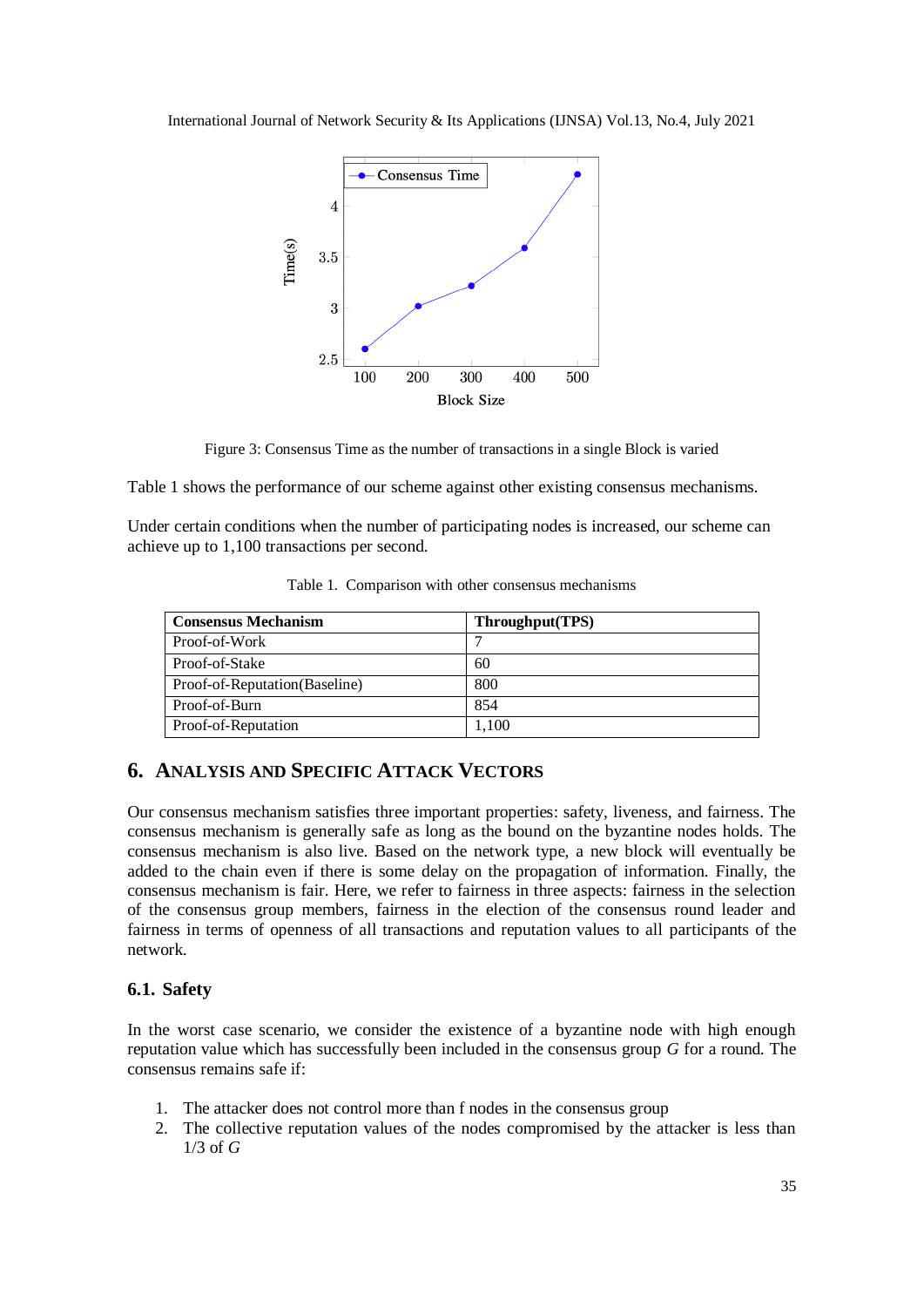The system can continue as long as (1) or (2) do not hold. Furthermore, due to transmission delays that may cause the system to lose some of its liveness, a node in the consensus group does not have to wait for every other node in the consensus group but only a subset of the nodes where the collective reputation values is greater than 2/3 of the total consensus for *G*.

### **6.2. Liveness**

In a general sense, liveness guarantees that all nodes that participate in the consensus can finally reach a consensus result. In the network assumption, there is an upper bound which represents the limit at which a message will eventually be delivered even after it might have been delayed.

*Definition 6*: A protocol is live if and only if for every honest node *i* and a finite time *t0*:

- 1. there is a time period  $t_1 > t_0$  where the node *i* will have received a newly committed block
- 2. there is a time period  $t_2 > t_0$  where every other node will have received the newly committed block

### **6.3. Fairness**

The consensus mechanism achieves fairness in three aspects: fairness in the selection of the consensus group members, fairness in the election of the consensus round leader and fairness in terms of openness of all transactions and reputation values to all participants of the network. Unlike in PoW where the consensus is centered around the compute power, the compute power has no effect on the security in our scheme. In addition, simply having a high reputation value is not enough because of the nature of the consensus protocol.

In most cases, a malicious node in the network exhibiting some unpredictable behaviour that deviates from the goal of the system will receive low ratings from other nodes in the network. In this case, the node will never even have a high enough reputation to make it into the consensus group *G* therefore, it cannot successfully launch a meaningful attack that would disrupt the security of the system.

### **6.4. Attack Resilience**

On initialisation, the system bootstraps with all nodes having a default reputation value. At this stage, the system is at its most vulnerable. The reason for this is that the reputation value is equal across the entire network is equal and there is no way to distinguish between honest and byzantine nodes especially for cases where there's a byzantine node in the network. In addition, reputation values need time to grow. During these early stages also, after a few rounds, the variation in reputation values for the highest ranking nodes and the lowest ranking nodes are not significant enough to explicitly distinguish the orientation of the nodes in the network.

Assume a consensus group with 15 nodes having a combined reputation of over 50% of the entire network. The attacker can function in two ways in the consensus group. It may be the case that it is:

- 1. It is selected as the consensus group leader *L*
- 2. It is simply a consensus group member

In the first case, as the consensus leader, the attacker node can attempt to compromise the global shared state or global reputation by increasing its reputation which would consequently mean it would be part of future reputation rounds or try to reduce the reputation value of other nodes or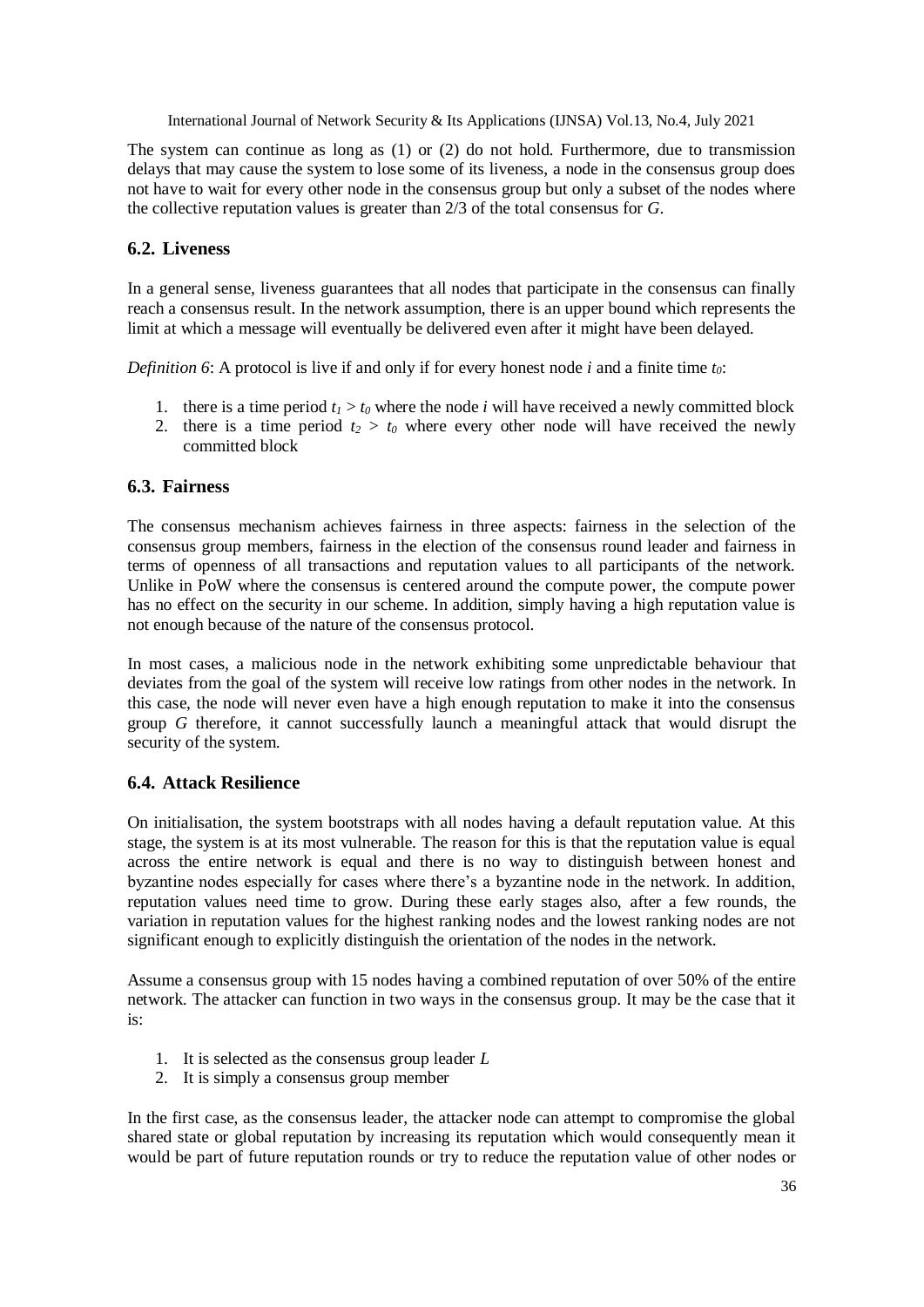both at the same time. On the basis of our random leader selection, in the presence of a malicious node, the probability  $Pr(i)$  of that node becoming the leader is  $1/15$ . As the size of the network grows and consequently the size of the consensus group increases, the value of *Pr(i)* reduces more and more making it more difficult for a malicious node to attempt to compromise the system security.

Furthermore, during the voting process, the dynamic voting weight value is assigned to a node on the basis of its reputation value. The implication of this is that the higher the reputation value, the higher the vote weight.

For a malicious node, even if it possesses the highest reputation value in the consensus group, it still is not able to compromise the system security as the consensus can only be reached with a coalition of nodes with reputation value greater than 2/3 of *G*.

Under certain conditions as shown in the graph below, where a significant amount of consensus nodes are controlled by a malicious node, the security can significantly come under threat. Where the number of consensus nodes is  $15, f = 4$ . Specifically where the combined reputation value of the *f* nodes exceeds the quota, these coalition of nodes can successfully launch a successful attack. However, as the consensus group size grows, the minimum required *f* nodes increases and so a malicious node effectively has to control more nodes for which we argue that for larger networks, this will be difficult to accomplish.

# **6.5. Specific Attack Vectors**

### **6.5.1. Selfish Mining Attacks**

Selfish Mining attacks [36], [37], [38] is a mining strategy where a group of miners collude to exert power over the entire blockchain in order to increase their revenue. In selfish mining attacks, two groups exist side-by-side: an honest group of miners following the standard protocol and a colluding group that follows the selfish mining strategy. The selfish miners mine blocks while keeping them secret, they continue this process until the fork created from the main chain is longer than the main chain. In our approach, since blocks are not mined based solely on the compute power a node possesses or a group of nodes collectively possess, this kind of attack is impossible. Furthermore, there is no way for a node to know the nodes that will be involved in the consensus for a round or which node will be selected as the leader for that round.

# **6.5.2. Eclipse Attacks**

An eclipse attack [39] happens whenever a node in the network is occluded from the rest of the network. Most of the external contact for that node is controlled by the malicious node that launched the attack. This attack is a serious threat to any blockchain. In the case of our approach, the effect of this type of attack is only noticeable if an attacker is able to simultaneously isolate multiple consensus group members which is highly unlikely.

### **6.5.3. Flash Attacks**

Flash attacks [40] happen whenever an attacker can purchase or rent compute power for a short period with the intention of using this compute power to its advantage. This type of attack is only feasible with network types like PoW that require the use of compute power. In our approach, an attacker with a sufficiently large amount of compute power cannot simply launch an attack on the basis of its compute power.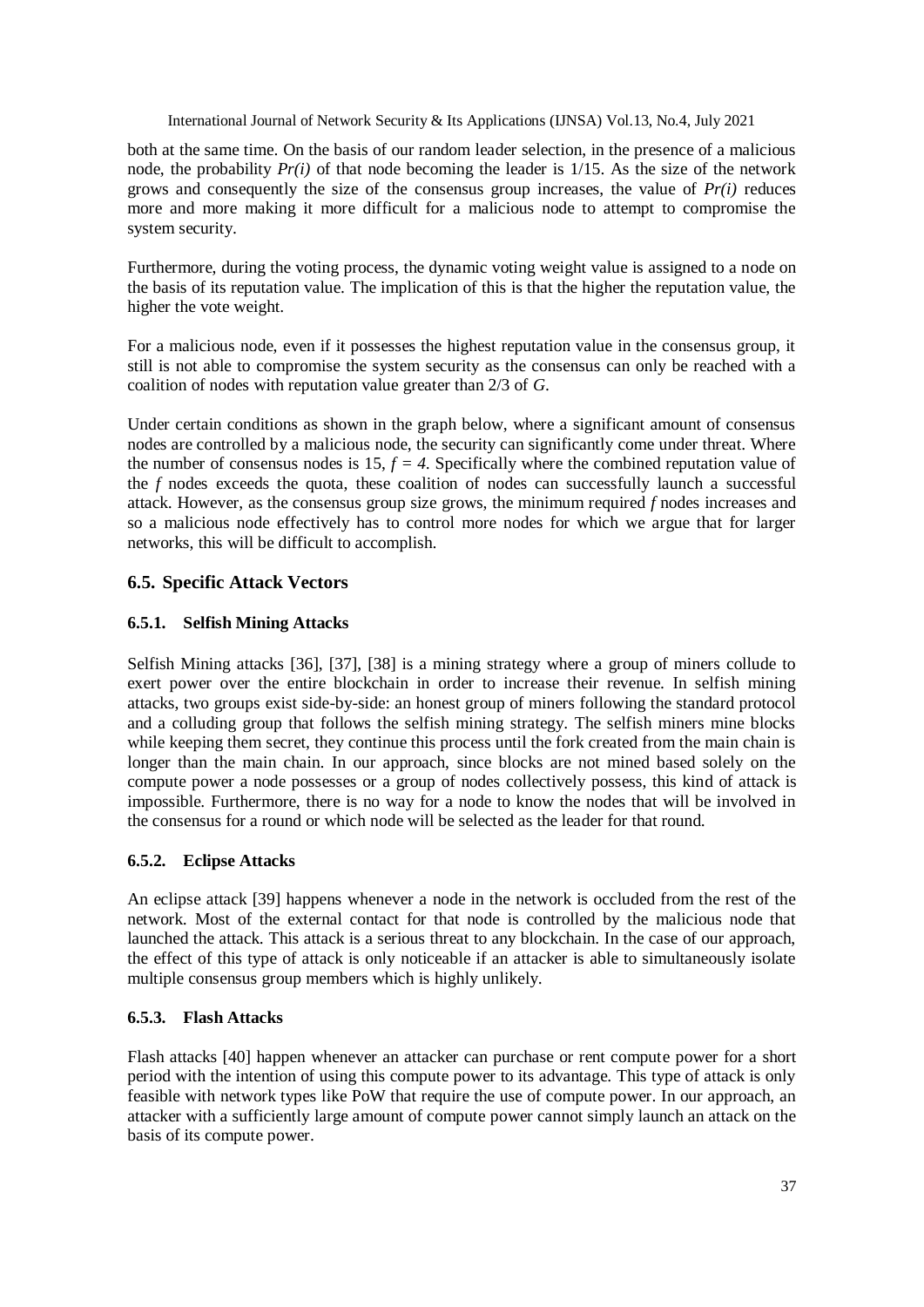| <b>Attacks</b>                | PoW(Bitcoin) | <b>PBFT(ByzCoin)</b> | PoR |
|-------------------------------|--------------|----------------------|-----|
| Liveness                      |              |                      |     |
| <b>Flash Attacks</b>          |              |                      |     |
| <b>Selfish Mining Attacks</b> |              |                      |     |
| <b>Eclipse Attacks</b>        |              |                      |     |

Table 2. Attack Resilience

# 7. **CONCLUSIONS**

In this work, we proposed a reputation-based consensus mechanism for distributed ledger systems. The consensus scheme uses a social choice function where the weight of nodes that are responsible for consensus is equivalent to the reputation value for that node. In addition, our approach uses the liquid rank algorithm where the reputation of a node is calculated by blending the normalized ratings by other nodes in the network for a given period with the reputation values of the nodes giving the ratings. Finally, we built an experimental prototype to show the potential of this approach. We remark that there are several other parts of this system which can be improved and are left to future work.

#### **REFERENCES**

- [1] M. Crosby, P. Pattanayak, S. Verma, and V. Kalyanaraman. (2016) Blockchain technology: Beyond bitcoin. [Online]. Available: https://j2-capital.com/wp-content/uploads/2017/11/AIR- 2016- Blockchain.pdf?forcedefault=true.
- [2] A. Baliga, "Understanding blockchain consensus models," 2017.
- [3] G.-T. Nguyen and K. Kim, "A survey about consensus algorithms used in blockchain," *J. Inf. Process. Syst.*, vol. 14, pp. 101–128, 2018.
- [4] Quantaloop.io. (2020) Types of consensus algorithms in blockchain. [Online]. Available: https://quantaloop.io/proof-of-work-vs-proof-of-stake-101.
- [5] F. Hendrikx, K. Bubendorfer, and R. Chard, "Reputation systems: A survey and taxonomy," *Journal of Parallel and Distributed Computing*, vol. 75, pp. 184–197, 2015.
- [6] V. Gramoli, "From blockchain consensus back to byzantine consensus," *Future Generation Computer Systems*, vol. 107, pp. 760–769, 2020.
- [7] S. Azouvi, P. McCorry, and S. Meiklejohn, "Betting on blockchain consensus with fantomette," *arXiv preprint arXiv:1805.06786*, 2018.
- [8] M. S. Ferdous, M. J. M. Chowdhury, M. A. Hoque, and A. Colman, "Blockchain consensuses algorithms: A survey," *arXiv preprint arXiv:2001.07091*, 2020.
- [9] L. M. Bach, B. Mihaljevic, and M. Zagar, "Comparative analysis of blockchain consensus algorithms," in *2018 41st International Convention on Information and Communication Technology, Electronics and Microelectronics (MIPRO)*. IEEE, 2018, pp. 1545–1550.
- [10] Y. Xiao, N. Zhang, W. Lou, and Y. T. Hou, "A survey of distributed consensus protocols for blockchain networks," *IEEE Communications Surveys & Tutorials*, vol. 22, no. 2, pp. 1432–1465, 2020.
- [11] A. Gervais, G. O. Karame, K. Wu ̈st, V. Glykantzis, H. Ritzdorf, and S. Capkun, "On the security and performance of proof of work blockchains," in *Proceedings of the 2016 ACM SIGSAC conference on computer and communications security*, 2016, pp. 3–16.
- [12] A. Josang and R. Ismail, "The beta reputation system," in *Proceedings of the 15th bled electronic commerce conference*, vol. 5, 2002, pp. 2502– 2511.
- [13] J. Weng, Z. Shen, C. Miao, A. Goh, and C. Leung, "Credibility: How agents can handle unfair thirdparty testimonies in computational trust models," *IEEE Transactions on Knowledge and Data Engineering*, vol. 22, no. 9, pp. 1286–1298, 2009.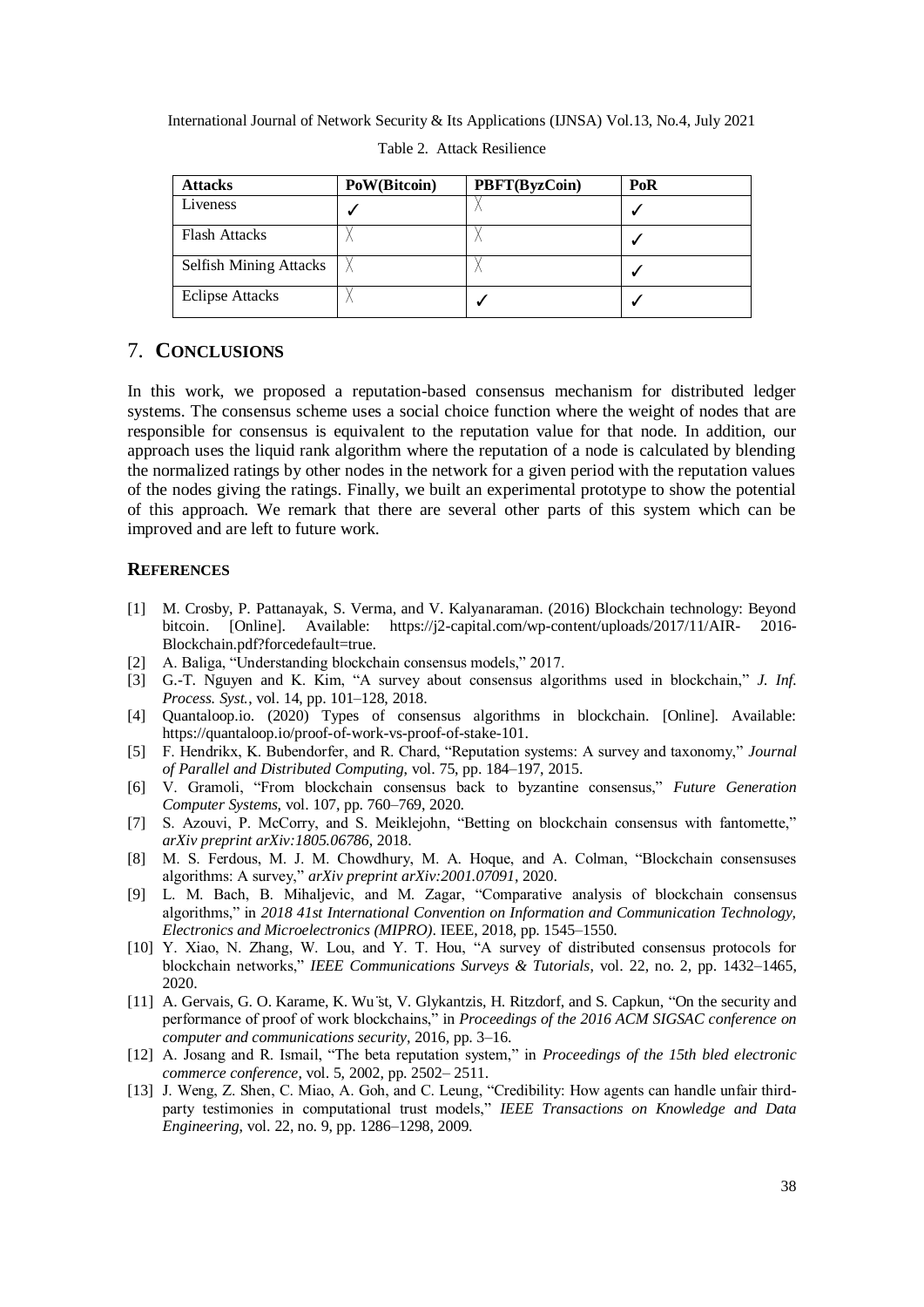- [14] S. Song, K. Hwang, R. Zhou, and Y.-K. Kwok,"Trusted p2p transactions with fuzzy reputation aggregation," *IEEE Internet computing*, vol. 9, no. 6, pp. 24–34, 2005.
- [15] K.K.Bharadwaj and M.Y.H.Al-Shamri,"Fuzzy computational models for trust and reputation systems," *Electronic commerce research and applications*, vol. 8, no. 1, pp. 37–47, 2009.
- [16] W. L. Teacy, M. Luck, A. Rogers, and N. R. Jennings, "An efficient and versatile approach to trust and reputation using hierarchical bayesian modelling," *Artificial Intelligence*, vol. 193, pp. 149–185, 2012.
- [17] M. Tavakolifard and S. J. Knapskog, "A probabilistic reputation algorithm for decentralized multiagent environments," *Electronic Notes in Theoretical Computer Science*, vol. 244, pp. 139–149, 2009.
- [18] A. Whitby, A. Jøsang, and J. Indulska, "Filtering out unfair ratings in bayesian reputation systems," in *Proc. 7th Int. Workshop on Trust in Agent Societies*, vol. 6. Citeseer, 2004, pp. 106–117.
- [19] A. Jøsang, *Subjective logic*. Springer, 2016.
- [20] A. Jøsang and T. Bhuiyan, "Optimal trust network analysis with subjective logic," in *2008 Second International Conference on Emerging Security Information, Systems and Technologies*. IEEE, 2008, pp. 179– 184.
- [21] L. C. Freeman, "Centrality in social networks conceptual clarification," *Social networks*, vol. 1, no. 3, pp. 215–239, 1978.
- [22] L. Kleinrock, R. Ostrovsky, and V. Zikas, "Proof-of-reputation blockchain with nakamoto fallback," in *International Conference on Cryptology in India*. Springer, 2020, pp. 16–38.
- [23] J. Horton and J. Golden,"Reputation Inflation An Online Marketplace," *New York I*, vol. 1, 2015.
- [24] G. Swamynathan, K. C. Almeroth, and B. Y. Zhao, "The design of a reliable reputation system," *Electronic Commerce Research*, vol. 10, no. 3, pp. 239–270, 2010.
- [25] K. Hoffman, D. Zage, and C. Nita-Rotaru, "A survey of attack and defense techniques for reputation systems," *ACM Computing Surveys (CSUR)*, vol. 42, no. 1, pp. 1–31, 2009.
- [26] M. Gupta, P. Judge, and M. Ammar, "A reputation system for peer-to-peer networks," in *Proceedings of the 13th international workshop on Network and operating systems support for digital audio and video*, 2003, pp. 144–152.
- [27] F. Gai, B. Wang, W. Deng, and W. Peng, "Proof of reputation: A reputation-based consensus protocol for peer-to-peer network," in *International Conference on Database Systems for Advanced Applications*. Springer, 2018, pp. 666–681.
- [28] J. Yu, D. Kozhaya, J. Decouchant, and P. Esteves-Verissimo,"Repucoin: Your reputation is your power," *IEEE Transactions on Computers*, vol. 68, no. 8, pp. 1225–1237, 2019.
- [29] M. T. de Oliveira, L. H. Reis, D. S. Medeiros, R. C. Carrano, S. D. Olabarriaga, and D. M. Mattos, "Blockchain reputation-based consensus: A scalable and resilient mechanism for distributed mistrusting applications," *Computer Networks*, vol. 179, p. 107367, 2020.
- [30] C. Dwork, N. Lynch, and L. Stockmeyer, "Consensus in the presence of partial synchrony," *Journal of the ACM (JACM)*, vol. 35, no. 2, pp. 288–323, 1988.
- [31] G. Chalkiadakis, E. Elkind, and M. Wooldridge, "Computational aspects of cooperative game theory," *Synthesis Lectures on Artificial Intelligence and Machine Learning*, vol. 5, no. 6, pp. 1–168, 2011.
- [32] P. Berman, J. A. Garay, K. J. Perry et al., "Towards optimal distributed consensus," in *FOCS*, vol. 89. Citeseer, 1989, pp. 410–415.
- [33] L. Xiong and L. Liu, "Peertrust: Supporting reputation-based trust for peer-to-peer electronic communities," *IEEE transactions on Knowledge and Data Engineering*, vol. 16, no. 7, pp. 843–857, 2004.
- [34] A. Kolonin and S. SingularityNET, "Reputation systems for human-computer environments," *Complexity, Informatics and Cybernetics*, 2019.
- [35] A. Kolonin, B. Goertzel, D. Duong, and M. Ikle, "A reputation system for artificial societies," *arXiv preprint arXiv:1806.07342*, 2018.
- [36] I. Eyal and E. G. Sirer, "Majority is not enough: Bitcoin mining is vulnerable," in *International conference on financial cryptography and data security*. Springer, 2014, pp. 436–454.
- [37] C. Grunspan and R. Perez-Marco, "On profitability of selfish mining," arXiv preprint *arXiv:1805.08281*, 2018.
- [38] K. A. Negy, P. R. Rizun, and E. G. Sirer, "Selfish mining re-examined," in *International Conference on Financial Cryptography and Data Security*. Springer, 2020, pp. 61–78.